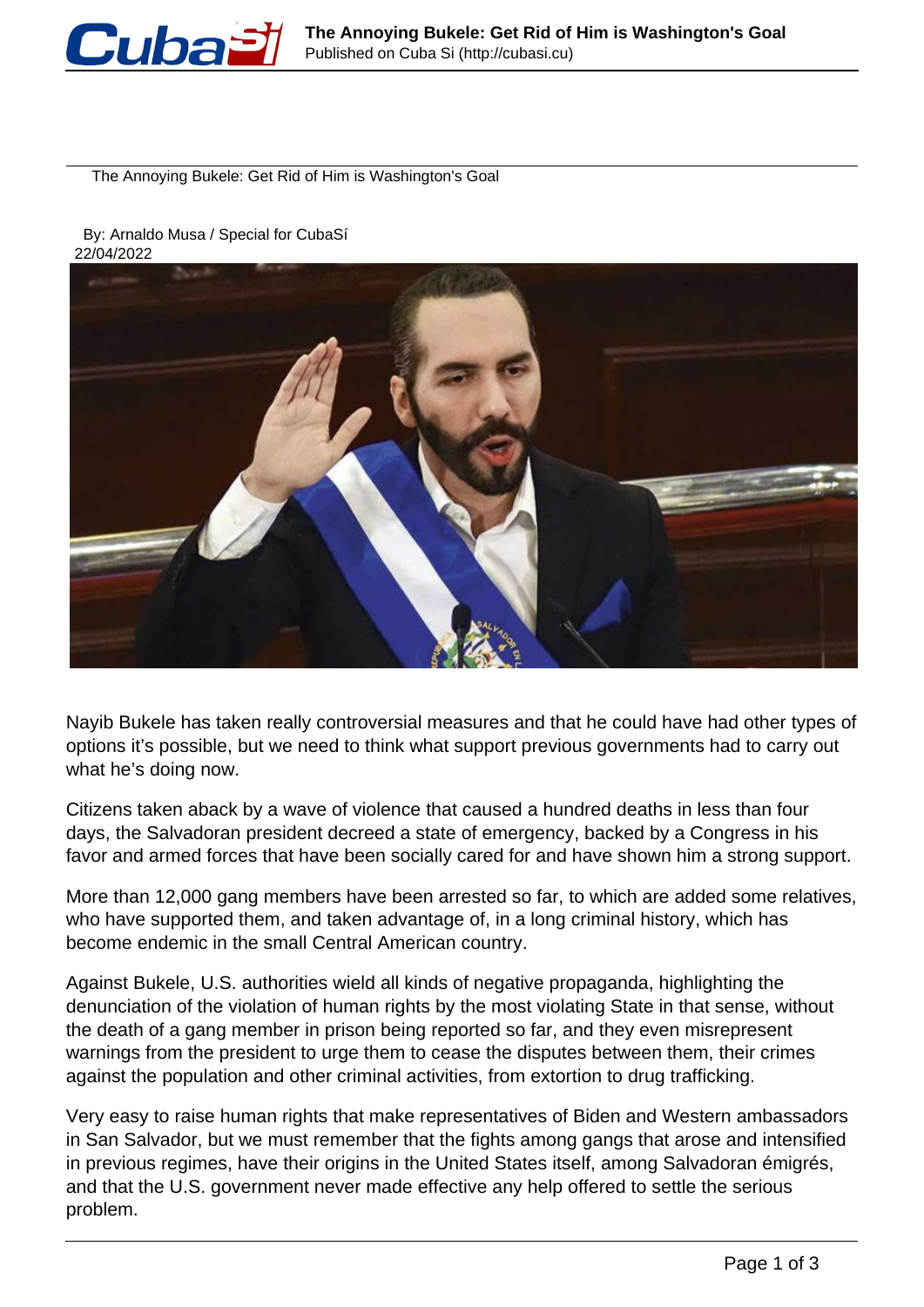The former Salvadorian president Sánchez Cerén devised an ambitious program amounting to more than 5 billion dollars to insert young people in society and give a way out to the many adolescents and even children who joined those groups.

He was counting on the promises of the wealthy sectors of the country and North American humanitarian entities, but they were unsuccessful, and nothing was done.

## \*OUT OF THE FRYINGPAN AD INTO THE FIRE \*

With the far-right ARENA regime, things went really south, with children becoming murderers to gain recognition from their peers.

Tired of governments that promised much and did nothing, Salvadorians moved away from the two traditional forces and cleanly chose a third option, represented by the figure of Bukele, a businessman of Lebanese origin, who won widely and even increased his popularity later, despite the propaganda of the domestic reaction, and imperialism.

He had to face a Congress that prevented the fulfillment of advantageous trade agreements, such as the one agreed with China, while the judiciary, controlled by ARENA was preparing plans to try to imprison the president, as was done in Brazil with Inácio Lula da Silva, in order to prevent him from running for presidency.

Subsequent legislative elections gave Bukele the majority he needed to remove corrupt judges, with the usual complains and yells, of representatives of the U.S. in which he was even described as a dictator president.

Bukele also upset Washington, when he made El Salvador the first nation in the world to adopt bitcoin as an element of exchange, to the detriment of the U.S. dollar, the non-continuation of criticism to the Bolivarian Government of Venezuela, the failure to speak against Cuba and the abstention before the censure of Russia for its military operation in Ukraine.

## \*HYPOCRISY\*

Cuba

All amidst the lamentations of the North American president, Joe Biden, for considering that the human rights of gang members were being stepped on, and Secretary of State Anthony Blinken, who attacked the security policy in the Central American country, and urged to "defend due process and protect civil liberties, including the freedoms of the press, peaceful assembly and expression".

The Salvadoran president replied that he had a journalist friend who he would like to have access to the Guantanamo prison - the U.S. prison located in illegally occupied Cuban territory-, denounced for its policy of torture, vile treatment and detention without trial against people accused of being "terrorists", to exercise their right to freedom of the press and check whether the detainees have enjoyed their "civil liberties"," and a "due process".

A few days earlier, Bukele had accused the United States government of support the gangs and their "civil liberties", in response to a publication by Ned Price, spokesman for the State Department, who had indicated that "the United States government continues to support El Salvador in its efforts to reduce gang proliferation," but called for "protecting its citizens while upholding civil liberties, including freedom of the press."

In this contrast with Washington, Bukele criticized weeks ago the energy talks between